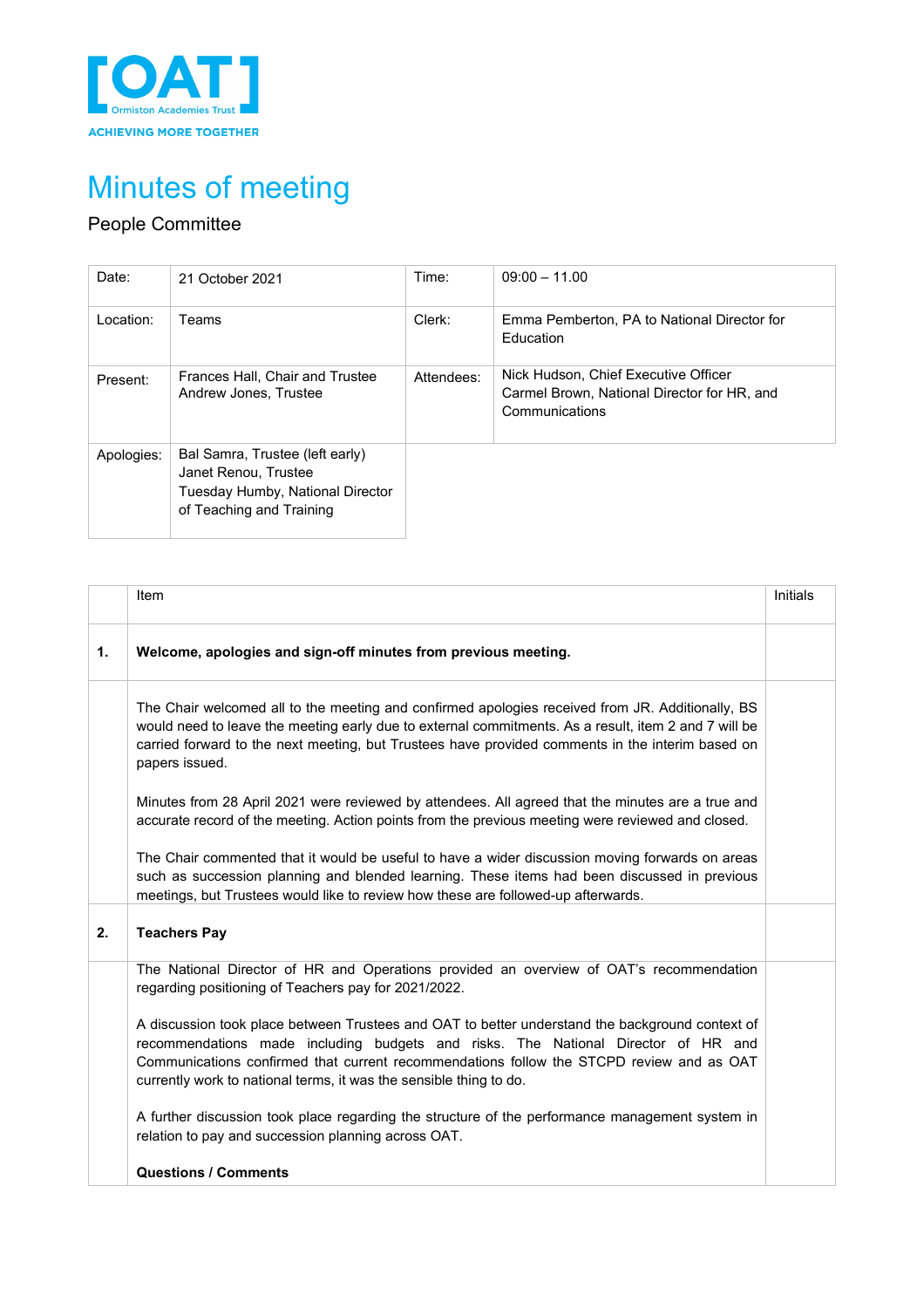

### **The Trustees asked if TUs are happy and supportive of OATs recommendations?**

The National Director of HR and Operations confirmed that TUs had been consulted at recent JCC meeting and no adverse response received to the recommendations as they align with National Terms and other MATs nationally.

#### **Trustees asked why OAT had not applied the 1% increase when some other Trusts had?**

The National Director of HR and Communications confirmed that the decision was made following an investigation into the sector to understand what other trusts were doing. Very few of them were applying an increase. The cost of making an award is approximately £1 million. Any decision to implement this pay award would reduce the level of investment in School Improvement (e.g. additional SEND and mental health support etc) and ICT/ Estates catchup work. It would also reduce our ability to absorb general risks such as additional PEX/AP and Supply/agency costs that may arise due to the impact of covid. A further worry is the widely publicised rise in energy costs and the fact that these will be £2.7m higher than budget.

The National Director of HR and Operations confirmed that OAT HO/Principal pay recommendations as agreed by the board had been applied. With regard to all OAT academy-based support staff this is a separate award which is still being considered nationally as the national TUS have turned down the governments recommendation. It is unlikely there will be any decision on this until early in the new year. Whatever happens, the pay award will be back dated to April 2021.

**Trustees would like to see OAT develop and focus more on talent coming through to help improve succession planning and to polarise top talent, whilst working to align OAT performance management to support this. Trustees would like to see a holistic approach to training, development and progression so that OAT stands out from the crowd.** 

The Chief Executive Officer confirmed that some of the sector is moving towards auto-progression and managing negative performance through the capability procedure. It makes sense that OAT look at producing a comprehensive paper detailing views across the sector versus OAT to help inform discussions moving forward.

The National Director of HR and Communications confirmed that CPD is a big focus for the National Director of Teaching and Training who has produced comprehensive CPD opportunities for staff and is an ongoing priority. We also have a target for the end of this current academic year to start to articulate more clearly a more consistent offer across our support staff body.

OAT to take away comments made by Trustees to produce comprehensive report detailing views of Performance Management and how this aligns to OAT's plans moving forward. CB/NH

The Trustees thanked OAT for providing detailed feedback and context around the decision-making process. The Trustees support the decision not to implement a cost-of-living award to teaching staff.

BS left the meeting.

## **3. HRD Report**

The National Director for HR and Communications provided Trustees with an update across a range of strategic people projects/pieces of work currently being undertaken within OAT.

#### **Comments / Questions**

**The Chief Executive Officer asked if Trustee agreement would be required to determine any HO staff bonus payments.**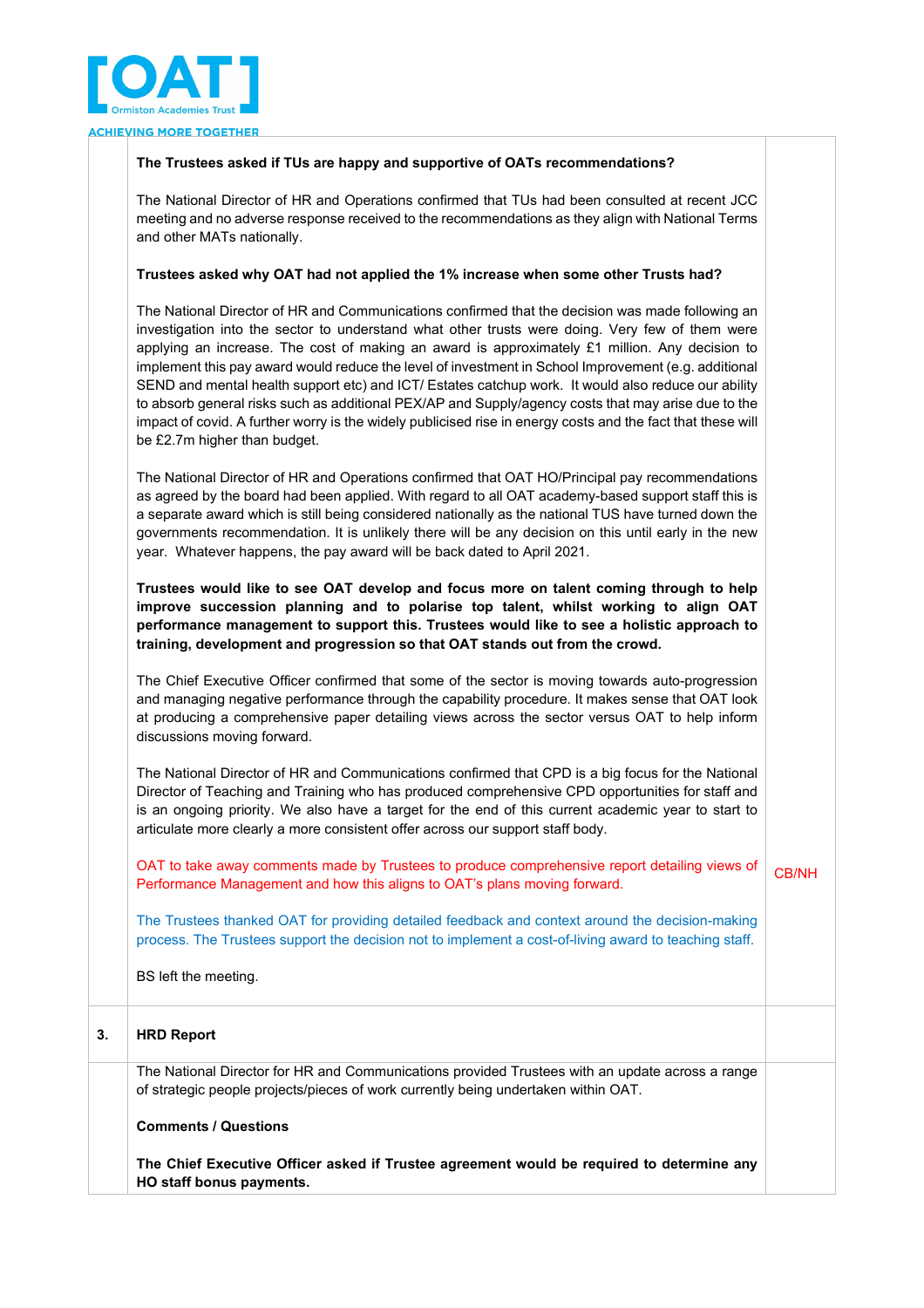

Trustees confirmed that would not fall within the remit of the Trustee role.

**Trustees identified a theme in terms of OAT's direction of travel, leading from the centre. OAT has clearly moved from a federated, autonomous culture to a centrally directed culture. How do people feel about that and is it proving to be a valuable investment of funds in terms of recruitment of centralised academy support?** 

The Chief Executive Officer confirmed that principals are positive to the input from central HO as this has been a big cultural change within academies. It is agreed that there needs to be a mechanism to provide quantitative outcomes on the impact these roles have. The paper produced for Item 2 of today's meeting was to evidence how centralised staff are used within academies, and to evidence that principals are positive to their input but the CEO agrees that the documentation is too large.

To the broader point regarding the organisation being accepting of the move to a more centralised directed culture; OAT has the Staff Survey from 2020, which is being reissued this November to hopefully provide more quantitative feedback but accepts that there is more work that could be done on this subject to help inform Trustees on the impact of centralised support roles within academies.

Final point is that ultimately OAT should focus on 3 or 4 high level metrics, which might be:

- Ofsted grades improving
- Pupils performing better in terms of outcomes
- That OAT can demonstrate that students are going on to do great things.

If we fail to make an impact to that end, then OAT is not successful. We need to look at how we measure the impact of what we call 'support'.

#### **Trustees asked who the centralised staff in academies are accountable to?**

The Chief Executive Officer confirmed that they are accountable to the National Director of Teaching and Training.

**Trustees acknowledged that OAT is applying a large amount of investment into HO /central roles and would welcome seeing distinctions with HO/Centralised support roles, to see the split across departments**.

The National Director of HR and Communications to produce report to determine distinctions between HQ/Central services roles, to see the split across departments. CB

**The Trustees reflected that OAT currently does not appear to have a standardised Management Information Pack that is provided to Trustees on a regular basis. This would be a good way to identify and track KPIs across the Trust.** 

The Chief Executive Officer confirmed that this issue had recently been raised in Exec. There is currently an Integrated Performance Report that Trustees see elements of, dependent on department. It was agreed that this needs to be replaced with something more concise and that is more fit for purpose. The National Director of Education is currently researching this and looking at how OAT can improve this so it becomes a better tool that can be shared with Trustees. OAT accepts that this needs to be improved and perhaps look to use it to information the Board.

**4. Teaching and Training Update – To cover succession planning work to date and future plans**

Due to timescales, item to be covered within the next SISC meeting, 11 November 2021. Comments and feedback by Trustees are detailed below based on papers submitted.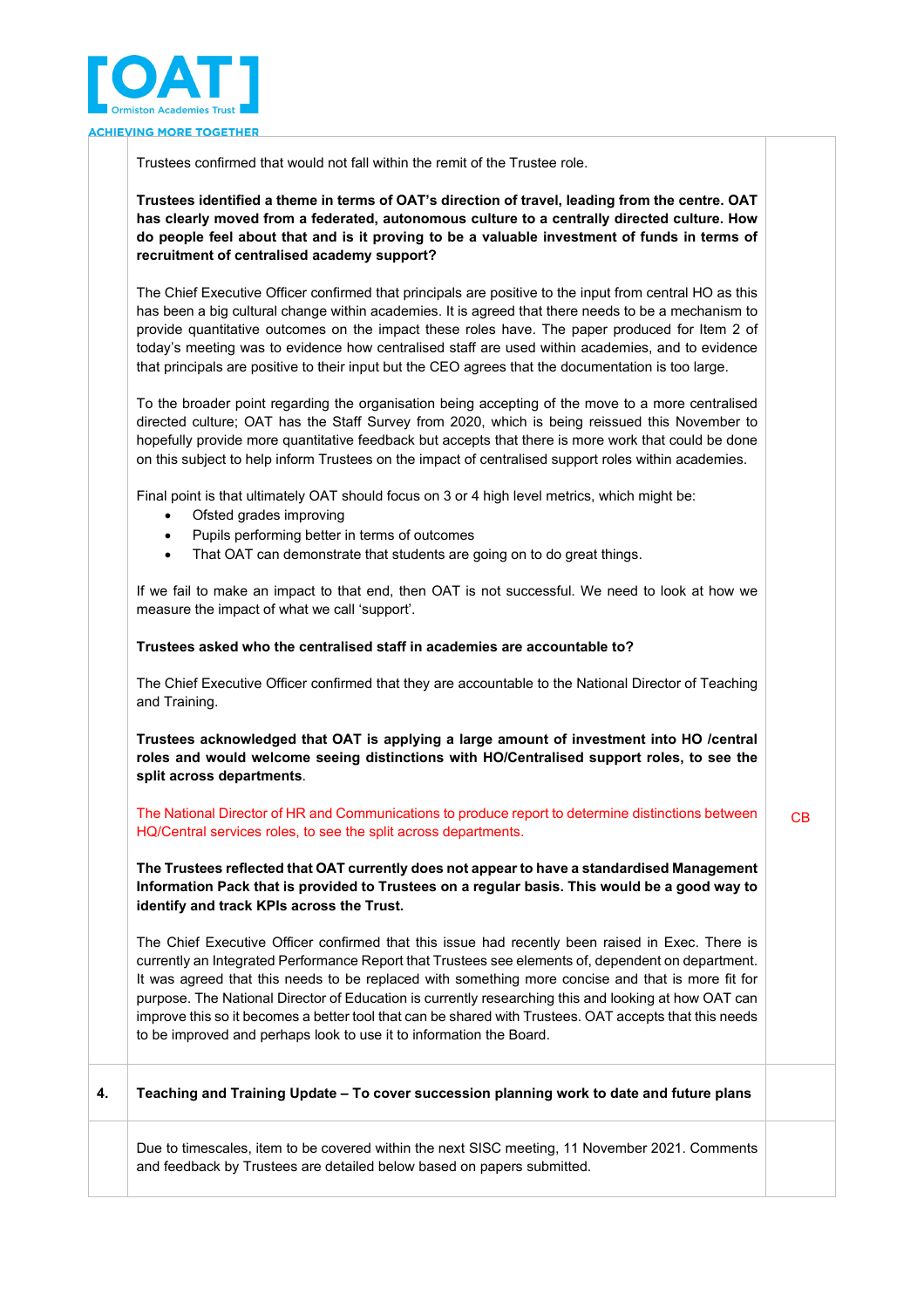

|    | <b>ACHIEVING MORE TOGETHER</b>                                                                                                                                                                                                                                                |              |
|----|-------------------------------------------------------------------------------------------------------------------------------------------------------------------------------------------------------------------------------------------------------------------------------|--------------|
|    | <b>Trustee Comments/Questions</b>                                                                                                                                                                                                                                             |              |
|    | Trustees are extremely supportive of the work and investment of resources to improvement<br>school improvement across centralised staff working within academies, but more information<br>is required to quantify the impact of these roles, and effectiveness with students. |              |
|    | CEO to talk to National Director for Teaching and Training regarding more information to quantify the<br>impact of lead practitioner roles within academies, in readiness of next meeting.                                                                                    | NH.          |
|    | Trustees also asked that papers to be more concise or added as an Appendix so that only<br>pertinent elements of detail are covered within Committee meetings.                                                                                                                |              |
| 5. | <b>Review of Risk Register</b>                                                                                                                                                                                                                                                |              |
|    | The Risk Register is an extract from the overall OAT Risk Register, which details items pertinent to<br>the People Committee and is shared with Trustees.                                                                                                                     |              |
|    | <b>Comments / Questions</b>                                                                                                                                                                                                                                                   |              |
|    | Trustees asked if the register is reviewed regularly by the OAT Executive Team?                                                                                                                                                                                               |              |
|    | The National Director for HR and Operations confirmed that the paper is reviewed on a termly basis.                                                                                                                                                                           |              |
|    | The Chief Executive Officer would like succession planning to feature on the agenda at a future<br>meeting following its recent inclusion on the register and comments made by the Chair at the<br>start of the meeting.                                                      |              |
|    | Succession Planning to be added to the next People Committee meeting agenda scheduled January<br>2022.                                                                                                                                                                        | EP           |
|    | Trustees queried whether the register should be adapted to align more with OATs values and<br>to better represent how the organisation is changing.                                                                                                                           |              |
|    | The Chair and National Director of HR and Operations to meet outside of PC meeting to discuss ways<br>of developing the Risk Register to better align to OAT values and to better represent how the<br>organisation is changing.                                              | <b>FH/CB</b> |
| 6. | Great People - Theme and update re HR Strategic Focus                                                                                                                                                                                                                         |              |
|    | The National Director of HR and Operations asked Trustees for feedback on the paper and any<br>views on what they might want/expect to see in the development of OAT's People strategy<br>going forward?                                                                      |              |
|    | Trustees believe that the paper provided a good, solid basis to work from but felt that content is<br>currently too wordy and would benefit from some refinement to make it more concise.                                                                                     |              |
|    | The National Director of HR and Operations agreed with the point raised and will look to review the<br>content and discuss with Chair.                                                                                                                                        | CВ           |
|    | Trustees raised some questions about the HR/Payroll tender around what is this system going<br>to be producing / what value is it adding?                                                                                                                                     |              |
|    | The National Director of HR and Operation confirmed, as per the paper, we are going out to tender in<br>November and this topic will come back to the PC in January before going to the Finance Committee<br>for sign off.                                                    |              |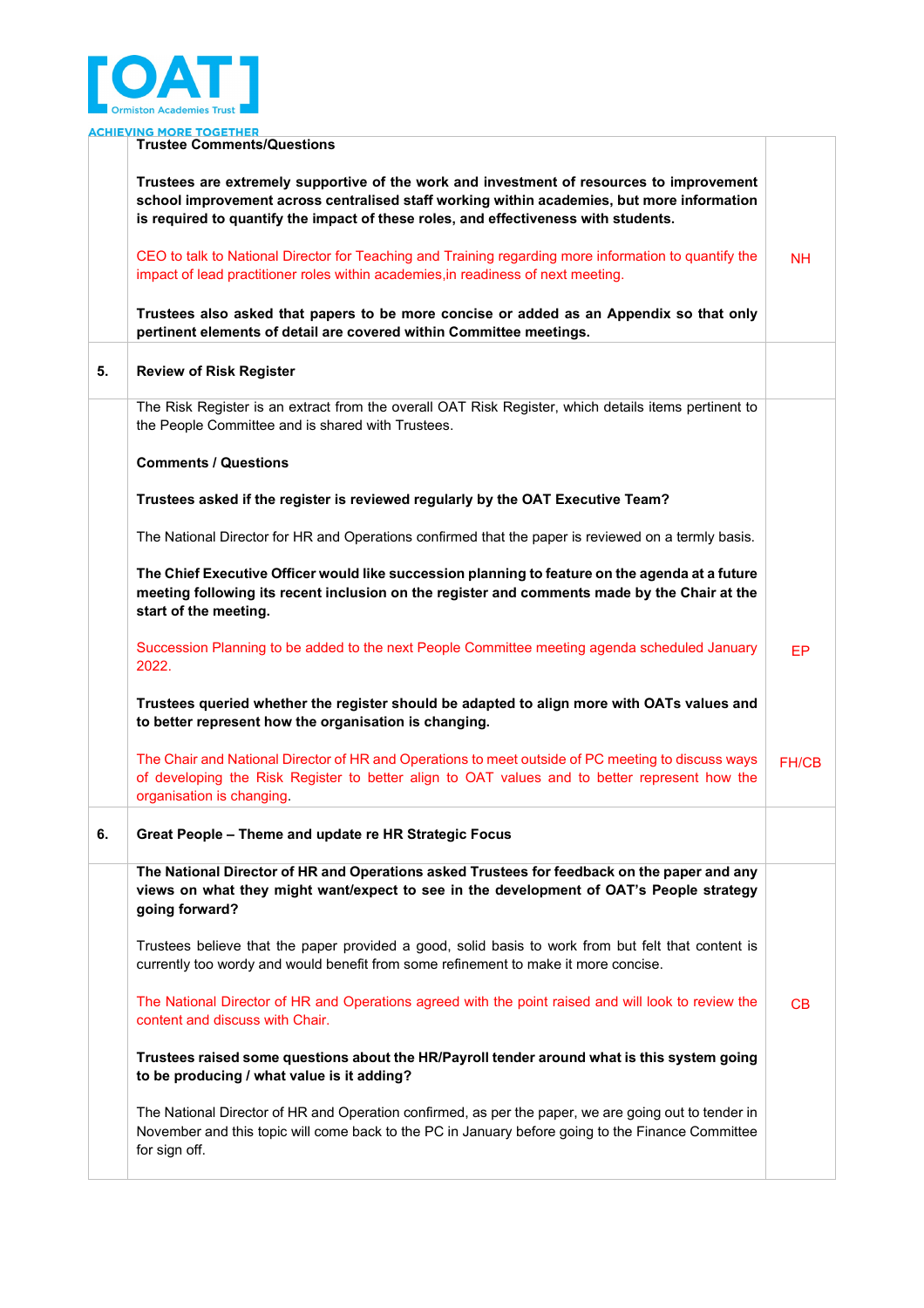

**ACHIEVING MORE TOGETHER** 

| 7. | People KPI's (Key performance indicator) discussion                                                                                                                                                                                                                                                                                                                                                                                    |    |
|----|----------------------------------------------------------------------------------------------------------------------------------------------------------------------------------------------------------------------------------------------------------------------------------------------------------------------------------------------------------------------------------------------------------------------------------------|----|
|    | Item to be carried forward to January 2022                                                                                                                                                                                                                                                                                                                                                                                             | EP |
| 8. | Update on OAT Employee Survey / Plan for roll out of next survey                                                                                                                                                                                                                                                                                                                                                                       |    |
|    | Trustees received an update on the relaunch of the OAT survey, and actions completed during the<br>course of the year since the initial survey was issued.                                                                                                                                                                                                                                                                             |    |
|    | <b>Comments / Questions</b>                                                                                                                                                                                                                                                                                                                                                                                                            |    |
|    | The Trustees asked why OAT is rolling out the survey only a year after the initial OAT survey<br>was sent to staff.                                                                                                                                                                                                                                                                                                                    |    |
|    | The National Director of HR and Communications confirmed that most surveys within an educational<br>setting are completed on an annual basis, but timescales may lengthen as time progresses and<br>considerations are taken onboard from results. OAT is committed to roll-out of the survey in November<br>2021 to identify any changes in results from the first survey following the 'you said, we did' activities<br>during 2021. |    |
|    | The Trustees agreed that the survey provides a good measure of KPIs but advised caution to<br>allow time for changes to be made as a result of feedback received.                                                                                                                                                                                                                                                                      |    |
| 9. | A.O.B.                                                                                                                                                                                                                                                                                                                                                                                                                                 |    |
|    | <b>Diversity and Inclusion</b><br>Trustees requested that diversity and inclusion be added to the agenda for the next meeting in January<br>2022, with a view to broadening the subject area to include 'class' as this directly impacts on students<br>within OAT academies.                                                                                                                                                          |    |
|    | Diversity and Inclusion to be added to the agenda at the next meeting, January 2022.                                                                                                                                                                                                                                                                                                                                                   | FP |
|    | The next People Committee meeting will take place 26 January 2022 via Teams                                                                                                                                                                                                                                                                                                                                                            |    |

| <b>Table of Action Points</b> |                                                                                                                                                                                          |       |
|-------------------------------|------------------------------------------------------------------------------------------------------------------------------------------------------------------------------------------|-------|
| 2                             | Teachers Pay - OAT to take away comments made by Trustees and to produce comprehensive<br>report detailing view of Performance Management across the Sector, and how this aligns to OATs | CB/NH |
|                               | view moving forward                                                                                                                                                                      |       |
| 3                             | <b>HRD Report - National Director of HR and Operations to produce report to determine distinctions</b>                                                                                   | CВ    |
|                               | between HQ/Central services roles, to see the split across departments.                                                                                                                  |       |
| 4                             | Teaching and Training Update - CEO to talk to National Director for Teaching and Training                                                                                                | NH.   |
|                               | regarding more information to quantify the impact of lead practitioner roles within academies, in                                                                                        |       |
|                               | readiness of next meeting                                                                                                                                                                |       |
| 5                             | <b>Risk Register</b> - Succession Planning to be added as agenda item at the next People Committee<br>meeting, January 2022.                                                             | FP    |